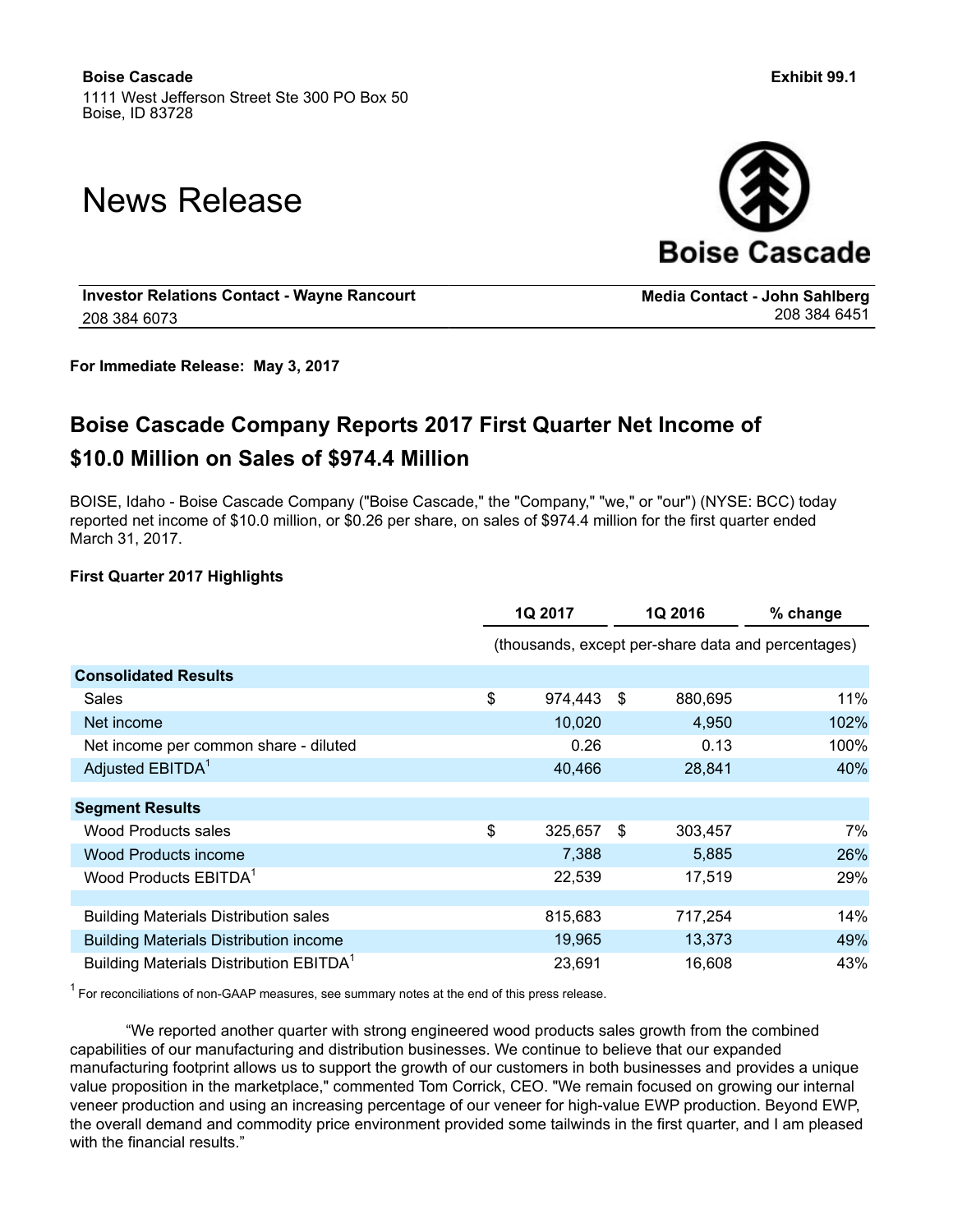In first quarter 2017, total U.S. housing starts increased by approximately 8% compared to the same period last year. Single-family starts, which are the primary driver of our sales, increased approximately 6% and multi-family starts increased approximately 13% in first quarter 2017.

#### **Wood Products**

Wood Products sales, including sales to Building Materials Distribution (BMD), increased \$22.2 million, or 7%, to \$325.7 million for the three months ended March 31, 2017, from \$303.5 million for the three months ended March 31, 2016. The increase in sales was driven primarily by increases in sales volumes of laminated veneer lumber (LVL) and I-joists (collectively EWP). These EWP volume increases were due primarily to increased penetration with existing customers, as well as improved single-family housing starts. In addition, sales price increases in plywood and lumber contributed to the increase in sales. These increases were offset by decreases in plywood and lumber sales volumes. With strong demand for EWP, we have shifted a higher proportion of our internally produced veneer into EWP production, resulting in the decline in plywood production and sales volumes. Sales prices for LVL and I-joists were slightly lower compared with the same period in the prior year.

Wood Products segment income increased \$1.5 million to \$7.4 million for the three months ended March 31, 2017, from \$5.9 million for the three months ended March 31, 2016. The increase in segment income was due primarily to higher plywood and lumber sales prices, as well as improved sales volumes of EWP. In addition, the three months ended March 31, 2016 included \$3.5 million of acquisition-related expenses. These improvements were offset partially by higher OSB costs used in the manufacture of I-joists, as well as higher per-unit conversion costs resulting from lower plywood and lumber sales volumes. In addition, depreciation and amortization expense increased \$3.5 million due primarily to the acquisition, and other capital expenditures.

**1Q 2017 vs. 1Q 2016 1Q 2017 vs. 4Q 2016 Average Net Selling Prices**  $LVL$  and the contract of the contract of the contract of the contract of the contract of the contract of the contract of the contract of the contract of the contract of the contract of the contract of the contract of the I-joists (2)% 4% Plywood 8% 5%  ${\sf Lumber}$  . The contract of the contract of the contract of the contract of the contract of the contract of the contract of the contract of the contract of the contract of the contract of the contract of the contract of the  **Sales Volumes** LVL  $27\%$  23%  $23\%$  I-joists 22% 24%  ${\sf Plywood} \hspace{1.5cm} (8)\%$ Lumber (12)% (4)%

Comparative average net selling prices and sales volume changes for EWP, plywood, and lumber are as follows:

#### **Building Materials Distribution**

BMD sales increased \$98.4 million, or 14%, to \$815.7 million for the three months ended March 31, 2017, from \$717.3 million for the three months ended March 31, 2016. Compared with the same quarter in the prior year, the overall increase in sales was driven by sales volume and sales price increases of 9% and 5%, respectively. By product line, commodity sales increased 12%, general line product sales increased 12%, and sales of EWP (substantially all of which are sourced through our Wood Products segment) increased 22%.

BMD segment income increased \$6.6 million to \$20.0 million for the three months ended March 31, 2017, from \$13.4 million for the three months ended March 31, 2016. The improvement in income was driven primarily by a gross margin increase of \$12.9 million generated from a sales increase of 14% and a 20 basis point improvement in gross margin percentage, offset partially by increased selling and distribution expenses of \$5.3 million.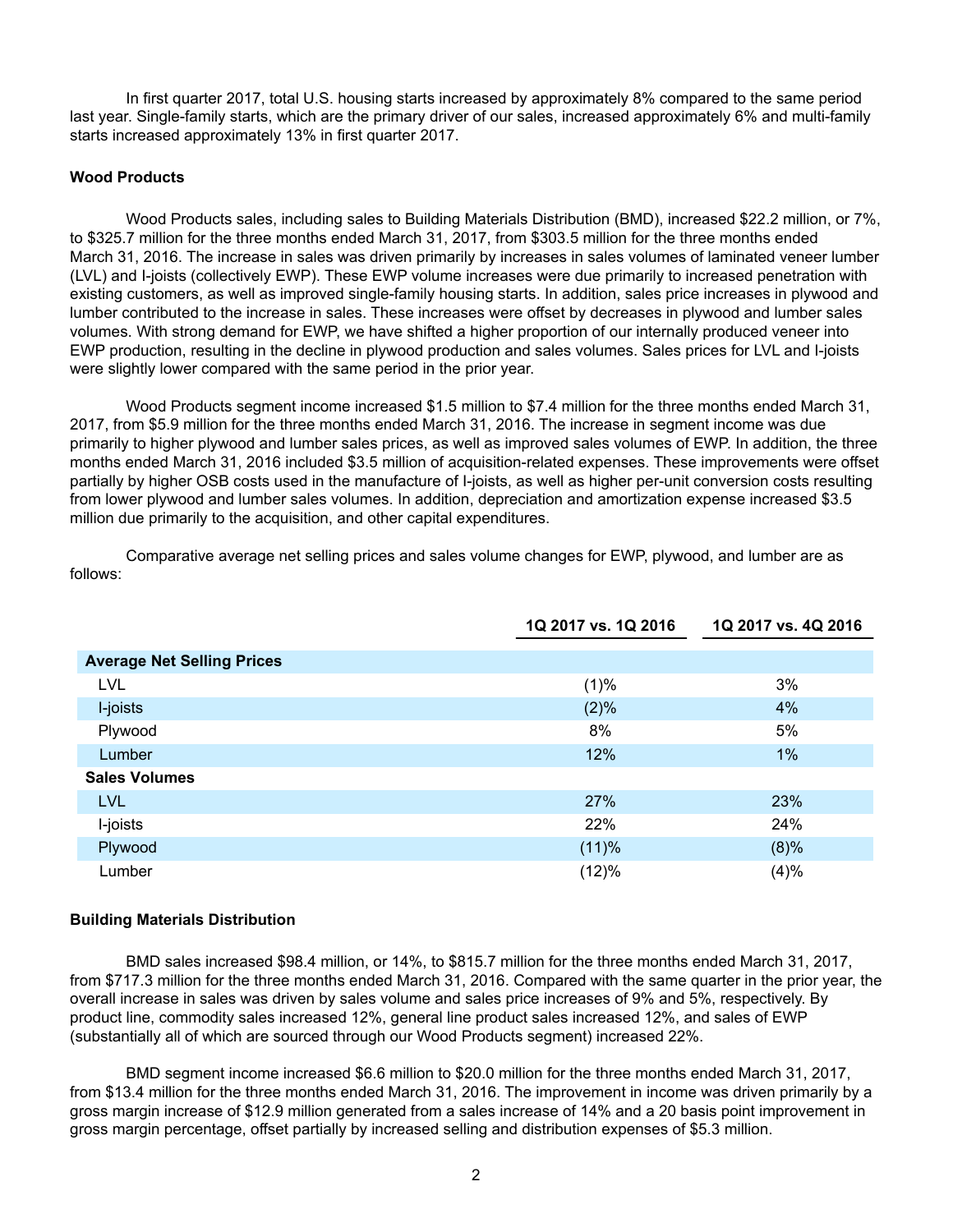#### **Balance Sheet**

Boise Cascade ended the first quarter with \$43.6 million of cash and cash equivalents and \$394.0 million of undrawn committed bank line availability, for total available liquidity of \$437.5 million. The Company had \$437.9 million of outstanding debt at March 31, 2017.

#### **Outlook**

As in recent years, we expect to continue to experience modest demand growth for the products we manufacture and distribute in 2017, with seasonally stronger sales volumes in the second and third quarters. As of April 2017, the Blue Chip consensus forecast for 2017 reflects 1.28 million total U.S. housing starts, a 9% expected increase from 2016 levels. We expect to manage our production levels to our sales demand, which will likely result in operating some of our facilities below their capacity as we did in 2016, and also expect plywood sales volumes to be below prior year levels as we shift more veneer away from plywood in support of our EWP growth. Future commodity product pricing could be volatile in response to industry operating rates, net import and export activity, the North American softwood lumber trade dispute, inventory levels in our distribution channels, and seasonal demand patterns.

#### **About Boise Cascade**

Boise Cascade Company is one of the largest producers of engineered wood products and plywood in North America and a leading U.S. wholesale distributor of building products. For more information, please visit the Company's website at www.bc.com.

#### **Webcast and Conference Call**

Boise Cascade will host a webcast and conference call on Wednesday, May 3, at 11 a.m. Eastern, to review the Company's first quarter results.

You can join the webcast through the Company's website by going to www.bc.com and clicking on the Event Calendar link under the Investor Relations heading. Please go to the website at least 15 minutes before the start of the webcast to register. To join the conference call, dial 844-795-4410 (international callers should dial 661-378-9637), participant passcode 7736417, at least 10 minutes before the start of the call.

The archived webcast will be available in the Investor Relations section of the Company's website. A replay of the conference call will be available from Wednesday, May 3, at 2 p.m. Eastern through Wednesday, May 10, at 2 p.m. Eastern. Replay numbers are 855-859-2056 for U.S. callers and 404-537-3406 for international callers, and the passcode will be 7736417.

#### **Basis of Presentation**

As of January 1, 2017, we operate our business using two reportable segments: Wood Products and Building Materials Distribution. Prior to January 1, 2017, we operated our business using three reportable segments: Wood Products, Building Materials Distribution, and Corporate and Other. This change is based on Corporate and Other no longer earning revenue as of January 1, 2017 and thus no longer meeting the definition of a reportable segment. Corporate and Other results are now presented as reconciling items to arrive at total net sales and operating income. Corresponding information for the three months ended March 31, 2016 has been revised to conform with current presentation.

We refer to the terms EBITDA and Adjusted EBITDA in this earnings release as supplemental measures of our performance and liquidity that are not required by or presented in accordance with generally accepted accounting principles in the United States ("GAAP"). We define EBITDA as income before interest (interest expense and interest income), income taxes, and depreciation and amortization. Additionally, we disclose Adjusted EBITDA, which further adjusts EBITDA to exclude the change in fair value of interest rate swaps and loss on extinguishment of debt.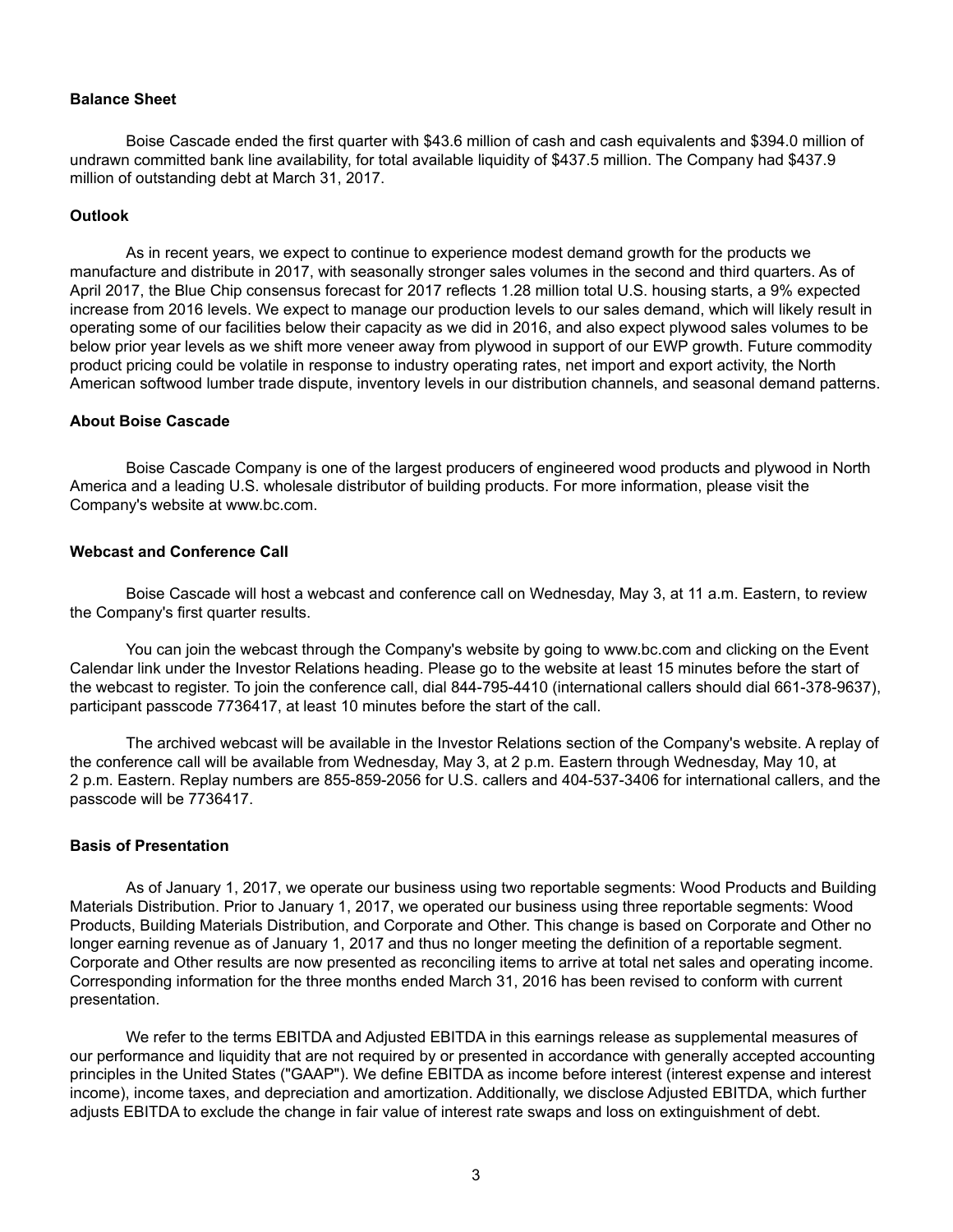We believe EBITDA and Adjusted EBITDA are meaningful measures because they present a transparent view of our recurring operating performance and allow management to readily view operating trends, perform analytical comparisons, and identify strategies to improve operating performance. We also believe EBITDA and Adjusted EBITDA are useful to investors because they provide a means to evaluate the operating performance of our segments and our Company on an ongoing basis using criteria that are used by our management and because they are frequently used by investors and other interested parties when comparing companies in our industry that have different financing and capital structures and/or tax rates. EBITDA and Adjusted EBITDA, however, are not measures of our liquidity or financial performance under GAAP and should not be considered as alternatives to net income, income from operations, or any other performance measure derived in accordance with GAAP or as alternatives to cash flow from operating activities as a measure of our liquidity. The use of EBITDA and Adjusted EBITDA instead of net income or segment income (loss) have limitations as analytical tools, including the inability to determine profitability; the exclusion of interest expense, interest income, and associated significant cash requirements; and the exclusion of depreciation and amortization, which represent unavoidable operating costs. Management compensates for these limitations by relying on our GAAP results. Our measures of EBITDA and Adjusted EBITDA are not necessarily comparable to other similarly titled captions of other companies due to potential inconsistencies in the methods of calculation.

#### **Forward-Looking Statements**

This press release includes statements about our expectations of future operational and financial performance that are forward-looking statements within the meaning of the Private Securities Litigation Reform Act of 1995. The accuracy of such statements is subject to a number of risks, uncertainties, and assumptions that could cause our actual results to differ materially from those projected, including, but not limited to, prices for building products, restart and integration of the Roxboro EWP mill, the effect of general economic conditions, mortgage rates and availability, housing demand, housing vacancy rates, governmental regulations, unforeseen production disruptions, as well as natural disasters. These and other factors that could cause actual results to differ materially from such forward-looking statements are discussed in greater detail in our filings with the Securities and Exchange Commission. Forward-looking statements speak only as of the date of this press release. We undertake no obligation to revise them in light of new information. Finally, we undertake no obligation to review or confirm analyst expectations or estimates that might be derived from this release.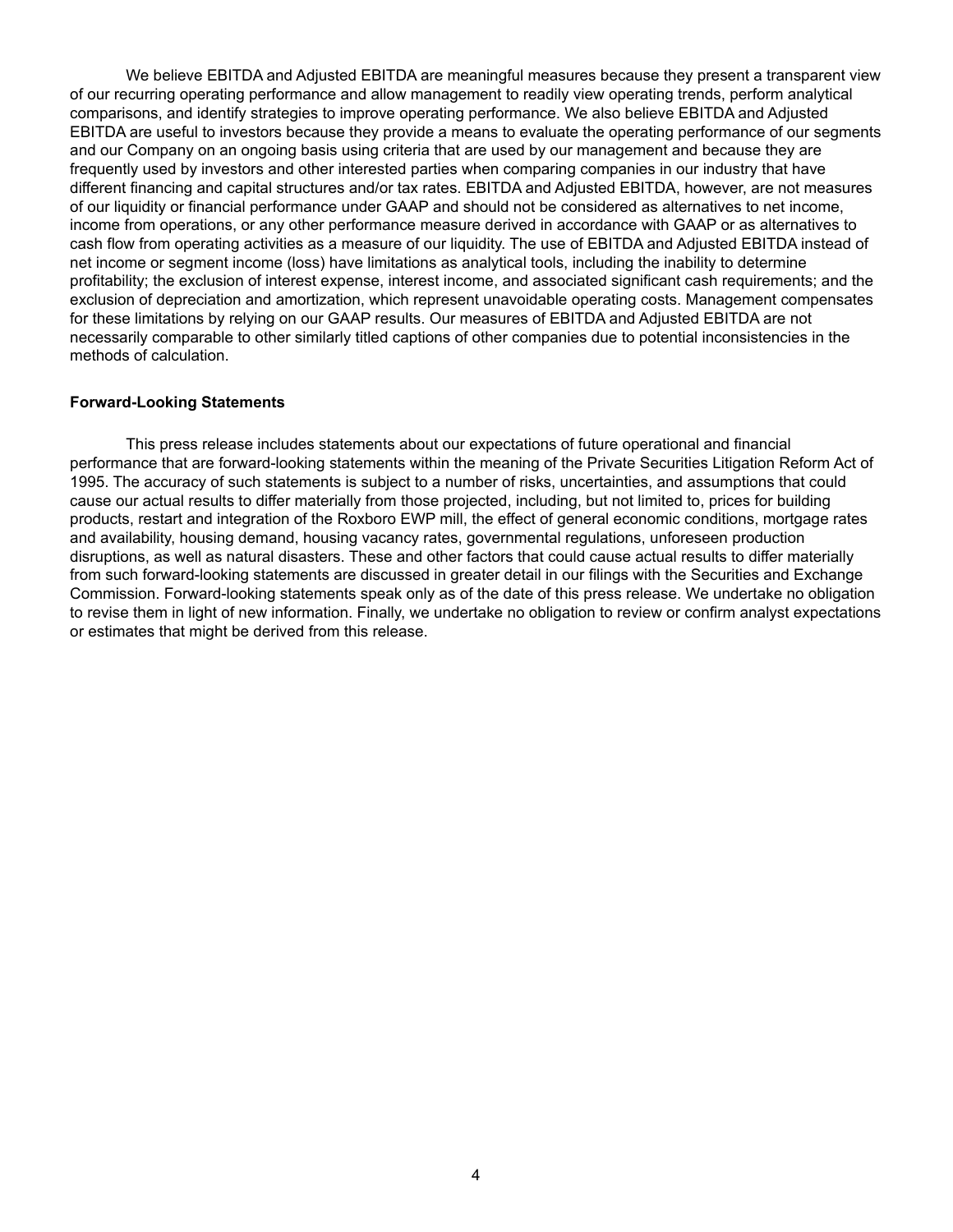## **Boise Cascade Company Consolidated Statements of Operations**

(unaudited, in thousands, except per-share data)

|                                                           | <b>Three Months Ended</b> |          |                   |          |                             |              |
|-----------------------------------------------------------|---------------------------|----------|-------------------|----------|-----------------------------|--------------|
|                                                           | March 31                  |          |                   |          |                             | December 31, |
|                                                           |                           | 2017     |                   | 2016     |                             | 2016         |
|                                                           |                           |          |                   |          |                             |              |
| <b>Sales</b>                                              | \$                        | 974,443  | \$                | 880,695  | \$                          | 919,533      |
|                                                           |                           |          |                   |          |                             |              |
| <b>Costs and expenses</b>                                 |                           |          |                   |          |                             |              |
| Materials, labor, and other operating expenses (excluding |                           |          |                   |          |                             |              |
| depreciation)                                             |                           | 846,767  |                   | 769,544  |                             | 812,073      |
| Depreciation and amortization                             |                           | 19,344   |                   | 15,238   |                             | 19,598       |
| Selling and distribution expenses                         |                           | 73,701   |                   | 68,041   |                             | 75,875       |
| General and administrative expenses                       |                           | 13,572   |                   | 16,052   |                             | 14,554       |
| Other (income) expense, net                               |                           | (35)     |                   | (1,585)  |                             | 434          |
|                                                           |                           | 953,349  |                   | 867,290  |                             | 922,534      |
|                                                           |                           |          |                   |          |                             |              |
| Income (loss) from operations                             |                           | 21,094   |                   | 13,405   |                             | (3,001)      |
|                                                           |                           |          |                   |          |                             |              |
| Foreign currency exchange gain (loss)                     |                           | 28       |                   | 198      |                             | (67)         |
| Interest expense                                          |                           | (6, 364) |                   | (5,802)  |                             | (7, 328)     |
| Interest income                                           |                           | 33       |                   | 149      |                             | 154          |
| Change in fair value of interest rate swaps               |                           | 295      |                   | (69)     |                             | 4,975        |
| Loss on extinguishment of debt                            |                           |          |                   |          |                             | (4, 779)     |
|                                                           |                           | (6,008)  |                   | (5, 524) |                             | (7,045)      |
|                                                           |                           |          |                   |          |                             |              |
| Income (loss) before income taxes                         |                           | 15,086   |                   | 7,881    |                             | (10,046)     |
| Income tax (provision) benefit                            |                           | (5,066)  |                   | (2,931)  |                             | 14,141       |
| <b>Net income</b>                                         | \$                        | 10,020   | \$                | 4,950    | $\boldsymbol{\hat{\theta}}$ | 4,095        |
|                                                           |                           |          |                   |          |                             |              |
| Weighted average common shares outstanding:               |                           |          |                   |          |                             |              |
| <b>Basic</b>                                              |                           | 38,500   |                   | 38,853   |                             | 38,565       |
| <b>Diluted</b>                                            |                           | 38,901   |                   | 38,880   |                             | 38,942       |
|                                                           |                           |          |                   |          |                             |              |
| Net income per common share:                              |                           |          |                   |          |                             |              |
| <b>Basic</b>                                              |                           | 0.26     | \$                | 0.13     | \$                          | 0.11         |
| <b>Diluted</b>                                            | $\frac{\$}{\ }$<br>\$     | 0.26     | $\boldsymbol{\$}$ | 0.13     | $\boldsymbol{\$}$           | 0.11         |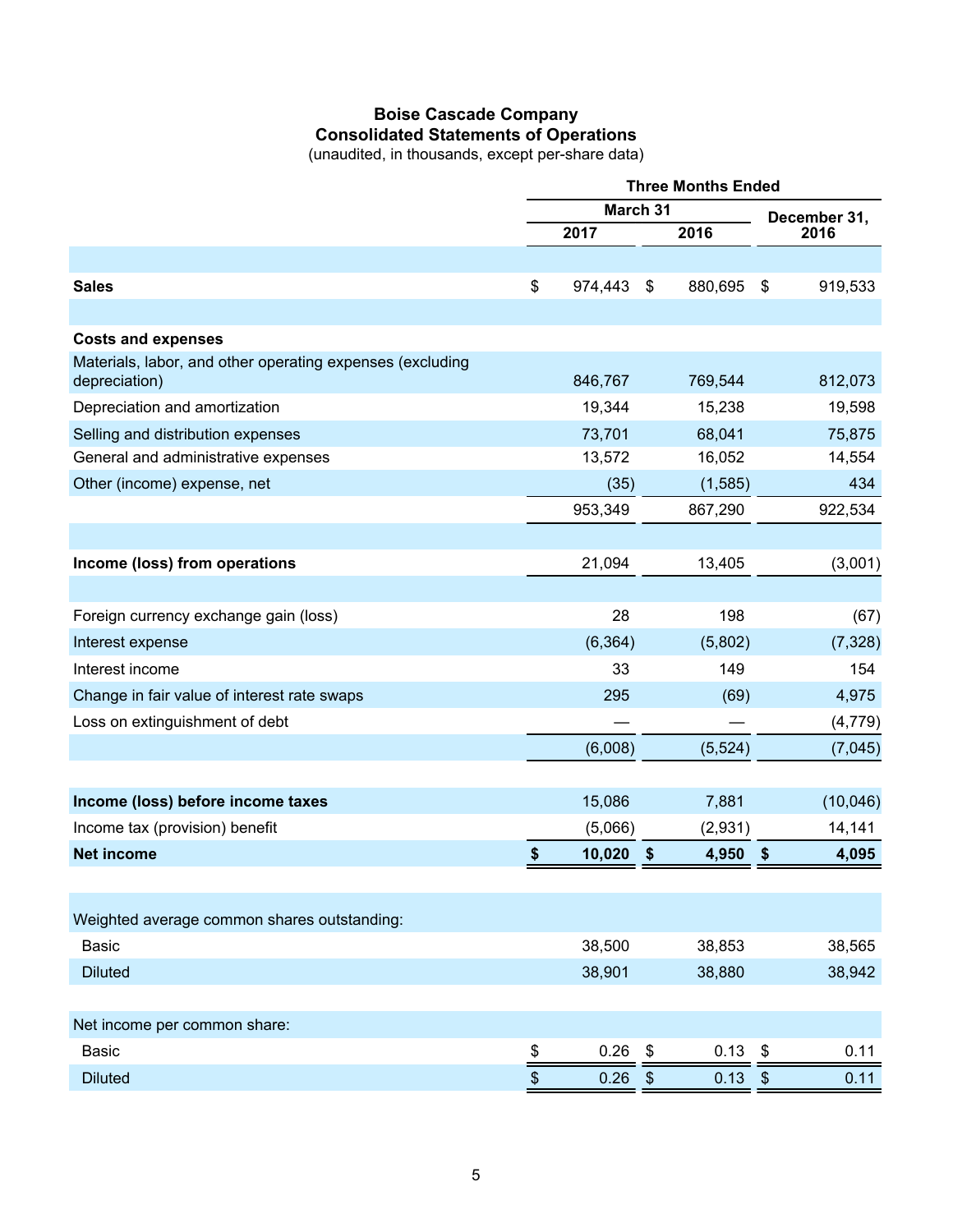## **Wood Products Segment Statements of Operations**

(unaudited, in thousands, except percentages)

|                                                                            | <b>Three Months Ended</b> |         |      |                       |    |              |  |
|----------------------------------------------------------------------------|---------------------------|---------|------|-----------------------|----|--------------|--|
|                                                                            | March 31                  |         |      |                       |    | December 31, |  |
|                                                                            |                           | 2017    | 2016 |                       |    | 2016         |  |
|                                                                            |                           |         |      |                       |    |              |  |
| <b>Segment sales</b>                                                       | \$                        | 325,657 | \$   | 303,457               | \$ | 289,672      |  |
|                                                                            |                           |         |      |                       |    |              |  |
| <b>Costs and expenses</b>                                                  |                           |         |      |                       |    |              |  |
| Materials, labor, and other operating expenses (excluding<br>depreciation) |                           | 292,460 |      | 273,942               |    | 270,730      |  |
| Depreciation and amortization                                              |                           | 15,151  |      | 11,634                |    | 15,493       |  |
| Selling and distribution expenses                                          |                           | 7,736   |      | 7,375                 |    | 7,968        |  |
| General and administrative expenses                                        |                           | 2,870   |      | 6,098                 |    | 2,902        |  |
| Other (income) expense, net                                                |                           | 52      |      | (1, 477)              |    | 408          |  |
|                                                                            |                           | 318,269 |      | 297,572               |    | 297,501      |  |
|                                                                            |                           |         |      |                       |    |              |  |
| <b>Segment income (loss)</b>                                               | \$                        | 7,388   | \$   | 5,885                 | \$ | (7, 829)     |  |
|                                                                            |                           |         |      |                       |    |              |  |
|                                                                            |                           |         |      | (percentage of sales) |    |              |  |
|                                                                            |                           |         |      |                       |    |              |  |
| <b>Segment sales</b>                                                       |                           | 100.0%  |      | 100.0 %               |    | 100.0 %      |  |
|                                                                            |                           |         |      |                       |    |              |  |
| <b>Costs and expenses</b>                                                  |                           |         |      |                       |    |              |  |
| Materials, labor, and other operating expenses (excluding<br>depreciation) |                           | 89.8%   |      | 90.3%                 |    | 93.5 %       |  |
| Depreciation and amortization                                              |                           | 4.7%    |      | 3.8%                  |    | 5.3 %        |  |
| Selling and distribution expenses                                          |                           | 2.4%    |      | 2.4%                  |    | 2.8 %        |  |
| General and administrative expenses                                        |                           | 0.9%    |      | 2.0%                  |    | 1.0%         |  |
| Other (income) expense, net                                                |                           | $-\%$   |      | (0.5 %)               |    | 0.1%         |  |
|                                                                            |                           | 97.7%   |      | 98.1%                 |    | 102.7 %      |  |
|                                                                            |                           |         |      |                       |    |              |  |
| <b>Segment income (loss)</b>                                               |                           | 2.3%    |      | 1.9%                  |    | (2.7)%       |  |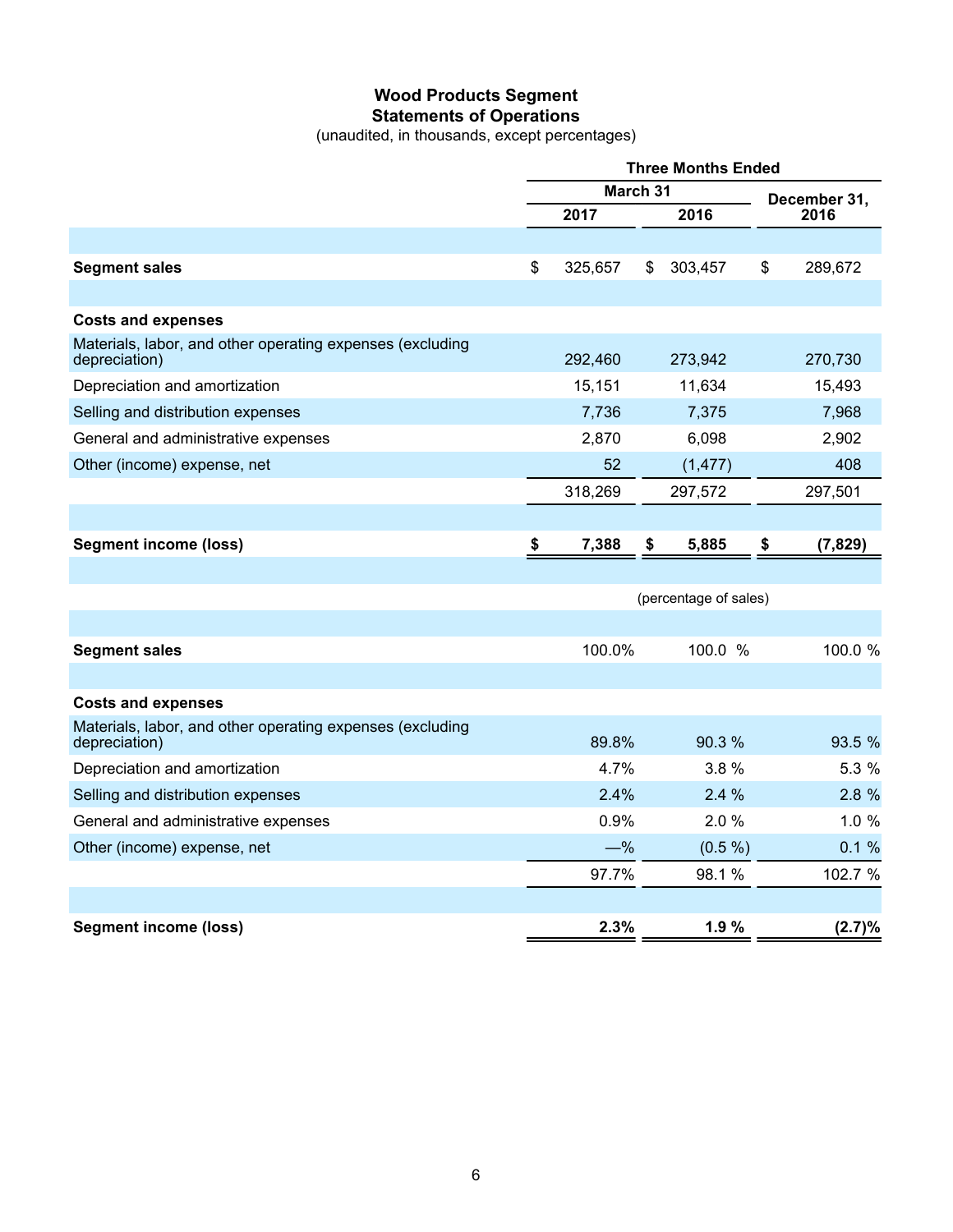## **Building Materials Distribution Segment Statements of Operations**

(unaudited, in thousands, except percentages)

| March 31<br>December 31<br>2017<br>2016<br>2016<br>815,683<br>\$<br>770,885<br><b>Segment sales</b><br>\$<br>\$<br>717,254<br><b>Costs and expenses</b><br>Materials, labor, and other operating expenses (excluding<br>721,299<br>635,778<br>680,670<br>depreciation)<br>Depreciation and amortization<br>3,726<br>3,235<br>3,659<br>65,848<br>60,502<br>Selling and distribution expenses<br>66,089<br>General and administrative expenses<br>4,994<br>4,503<br>4,999<br>(149)<br>(137)<br>14<br>Other (income) expense, net<br>795,718<br>703,881<br>755,431<br><b>Segment income</b><br>\$<br>19,965<br>\$<br>13,373<br>15,454<br>\$<br>(percentage of sales)<br>100.0 %<br>100.0 %<br><b>Segment sales</b><br><b>Costs and expenses</b><br>Materials, labor, and other operating expenses (excluding<br>88.4 %<br>88.6 %<br>depreciation)<br>0.5%<br>0.5%<br>Depreciation and amortization<br>8.1 %<br>8.4 %<br>Selling and distribution expenses<br>0.6%<br>0.6%<br>General and administrative expenses<br>$-$ %<br>$-$ %<br>Other (income) expense, net<br>97.6 %<br>98.1 %<br>2.4%<br>1.9%<br><b>Segment income</b> | <b>Three Months Ended</b> |  |  |  |  |        |  |
|-----------------------------------------------------------------------------------------------------------------------------------------------------------------------------------------------------------------------------------------------------------------------------------------------------------------------------------------------------------------------------------------------------------------------------------------------------------------------------------------------------------------------------------------------------------------------------------------------------------------------------------------------------------------------------------------------------------------------------------------------------------------------------------------------------------------------------------------------------------------------------------------------------------------------------------------------------------------------------------------------------------------------------------------------------------------------------------------------------------------------------|---------------------------|--|--|--|--|--------|--|
|                                                                                                                                                                                                                                                                                                                                                                                                                                                                                                                                                                                                                                                                                                                                                                                                                                                                                                                                                                                                                                                                                                                             |                           |  |  |  |  |        |  |
|                                                                                                                                                                                                                                                                                                                                                                                                                                                                                                                                                                                                                                                                                                                                                                                                                                                                                                                                                                                                                                                                                                                             |                           |  |  |  |  |        |  |
|                                                                                                                                                                                                                                                                                                                                                                                                                                                                                                                                                                                                                                                                                                                                                                                                                                                                                                                                                                                                                                                                                                                             |                           |  |  |  |  |        |  |
|                                                                                                                                                                                                                                                                                                                                                                                                                                                                                                                                                                                                                                                                                                                                                                                                                                                                                                                                                                                                                                                                                                                             |                           |  |  |  |  |        |  |
|                                                                                                                                                                                                                                                                                                                                                                                                                                                                                                                                                                                                                                                                                                                                                                                                                                                                                                                                                                                                                                                                                                                             |                           |  |  |  |  |        |  |
|                                                                                                                                                                                                                                                                                                                                                                                                                                                                                                                                                                                                                                                                                                                                                                                                                                                                                                                                                                                                                                                                                                                             |                           |  |  |  |  |        |  |
|                                                                                                                                                                                                                                                                                                                                                                                                                                                                                                                                                                                                                                                                                                                                                                                                                                                                                                                                                                                                                                                                                                                             |                           |  |  |  |  |        |  |
|                                                                                                                                                                                                                                                                                                                                                                                                                                                                                                                                                                                                                                                                                                                                                                                                                                                                                                                                                                                                                                                                                                                             |                           |  |  |  |  |        |  |
|                                                                                                                                                                                                                                                                                                                                                                                                                                                                                                                                                                                                                                                                                                                                                                                                                                                                                                                                                                                                                                                                                                                             |                           |  |  |  |  |        |  |
|                                                                                                                                                                                                                                                                                                                                                                                                                                                                                                                                                                                                                                                                                                                                                                                                                                                                                                                                                                                                                                                                                                                             |                           |  |  |  |  |        |  |
|                                                                                                                                                                                                                                                                                                                                                                                                                                                                                                                                                                                                                                                                                                                                                                                                                                                                                                                                                                                                                                                                                                                             |                           |  |  |  |  |        |  |
|                                                                                                                                                                                                                                                                                                                                                                                                                                                                                                                                                                                                                                                                                                                                                                                                                                                                                                                                                                                                                                                                                                                             |                           |  |  |  |  |        |  |
|                                                                                                                                                                                                                                                                                                                                                                                                                                                                                                                                                                                                                                                                                                                                                                                                                                                                                                                                                                                                                                                                                                                             |                           |  |  |  |  |        |  |
|                                                                                                                                                                                                                                                                                                                                                                                                                                                                                                                                                                                                                                                                                                                                                                                                                                                                                                                                                                                                                                                                                                                             |                           |  |  |  |  |        |  |
|                                                                                                                                                                                                                                                                                                                                                                                                                                                                                                                                                                                                                                                                                                                                                                                                                                                                                                                                                                                                                                                                                                                             |                           |  |  |  |  |        |  |
|                                                                                                                                                                                                                                                                                                                                                                                                                                                                                                                                                                                                                                                                                                                                                                                                                                                                                                                                                                                                                                                                                                                             |                           |  |  |  |  |        |  |
|                                                                                                                                                                                                                                                                                                                                                                                                                                                                                                                                                                                                                                                                                                                                                                                                                                                                                                                                                                                                                                                                                                                             |                           |  |  |  |  |        |  |
|                                                                                                                                                                                                                                                                                                                                                                                                                                                                                                                                                                                                                                                                                                                                                                                                                                                                                                                                                                                                                                                                                                                             |                           |  |  |  |  | 100.0% |  |
|                                                                                                                                                                                                                                                                                                                                                                                                                                                                                                                                                                                                                                                                                                                                                                                                                                                                                                                                                                                                                                                                                                                             |                           |  |  |  |  |        |  |
|                                                                                                                                                                                                                                                                                                                                                                                                                                                                                                                                                                                                                                                                                                                                                                                                                                                                                                                                                                                                                                                                                                                             |                           |  |  |  |  |        |  |
|                                                                                                                                                                                                                                                                                                                                                                                                                                                                                                                                                                                                                                                                                                                                                                                                                                                                                                                                                                                                                                                                                                                             |                           |  |  |  |  | 88.3%  |  |
|                                                                                                                                                                                                                                                                                                                                                                                                                                                                                                                                                                                                                                                                                                                                                                                                                                                                                                                                                                                                                                                                                                                             |                           |  |  |  |  | 0.5%   |  |
|                                                                                                                                                                                                                                                                                                                                                                                                                                                                                                                                                                                                                                                                                                                                                                                                                                                                                                                                                                                                                                                                                                                             |                           |  |  |  |  | 8.6%   |  |
|                                                                                                                                                                                                                                                                                                                                                                                                                                                                                                                                                                                                                                                                                                                                                                                                                                                                                                                                                                                                                                                                                                                             |                           |  |  |  |  | 0.6%   |  |
|                                                                                                                                                                                                                                                                                                                                                                                                                                                                                                                                                                                                                                                                                                                                                                                                                                                                                                                                                                                                                                                                                                                             |                           |  |  |  |  | $-\%$  |  |
|                                                                                                                                                                                                                                                                                                                                                                                                                                                                                                                                                                                                                                                                                                                                                                                                                                                                                                                                                                                                                                                                                                                             |                           |  |  |  |  | 98.0%  |  |
|                                                                                                                                                                                                                                                                                                                                                                                                                                                                                                                                                                                                                                                                                                                                                                                                                                                                                                                                                                                                                                                                                                                             |                           |  |  |  |  |        |  |
|                                                                                                                                                                                                                                                                                                                                                                                                                                                                                                                                                                                                                                                                                                                                                                                                                                                                                                                                                                                                                                                                                                                             |                           |  |  |  |  | 2.0%   |  |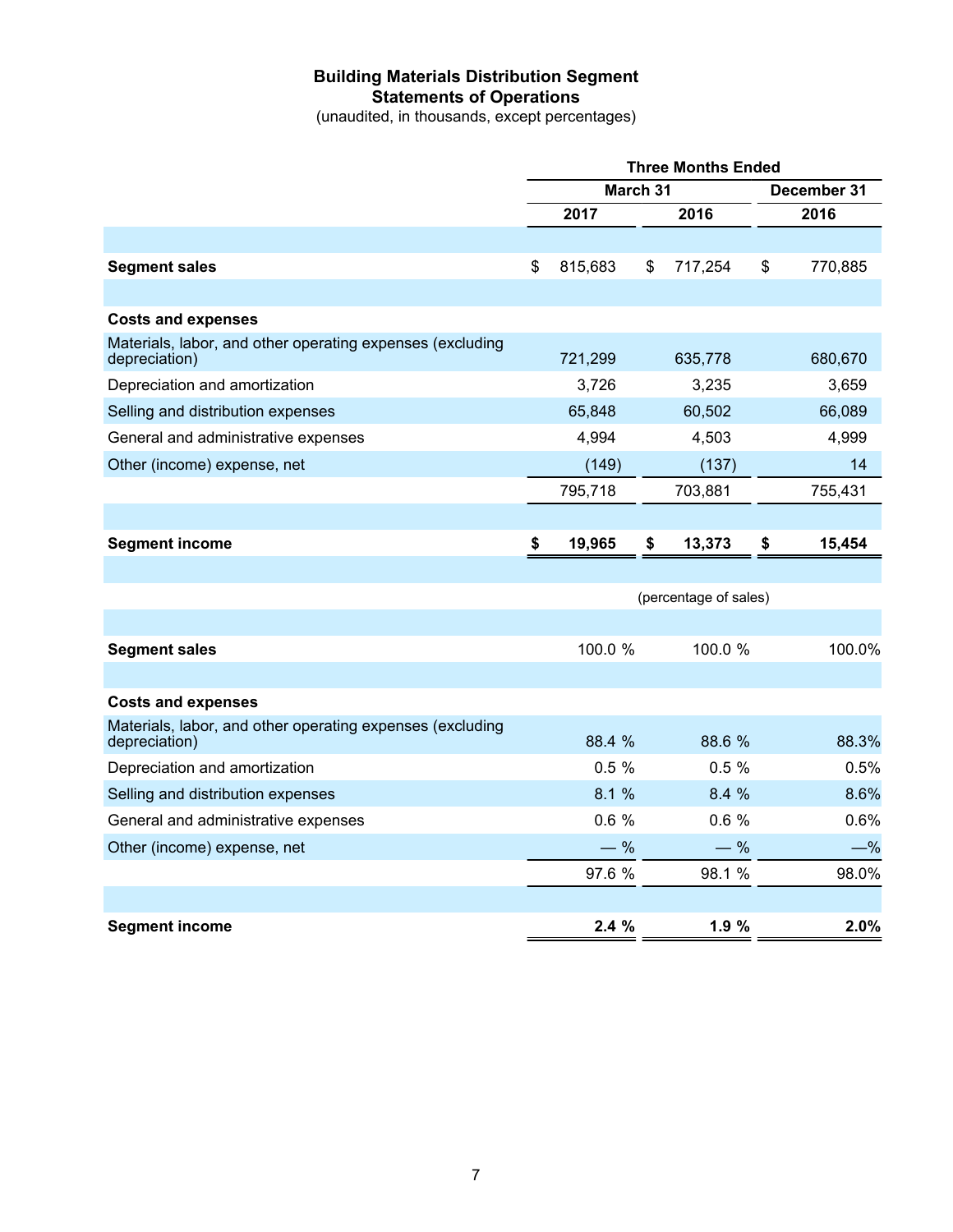## **Segment Information**

(unaudited, in thousands)

|                                        |                | <b>Three Months Ended</b> |               |                      |                         |            |  |  |
|----------------------------------------|----------------|---------------------------|---------------|----------------------|-------------------------|------------|--|--|
|                                        |                | March 31                  |               | December 31,<br>2016 |                         |            |  |  |
|                                        |                | 2017                      | 2016          |                      |                         |            |  |  |
| <b>Segment sales</b>                   |                |                           |               |                      |                         |            |  |  |
| <b>Wood Products</b>                   | \$             | 325,657                   | \$            | 303,457              | \$                      | 289,672    |  |  |
| <b>Building Materials Distribution</b> |                | 815,683                   |               | 717,254              |                         | 770,885    |  |  |
| Intersegment eliminations and other    |                | (166, 897)                |               | (140, 016)           |                         | (141, 024) |  |  |
| Total net sales                        | $\frac{1}{2}$  | 974,443                   | $\mathcal{F}$ | 880,695              | $\sqrt[6]{\frac{1}{2}}$ | 919,533    |  |  |
|                                        |                |                           |               |                      |                         |            |  |  |
| <b>Segment income (loss)</b>           |                |                           |               |                      |                         |            |  |  |
| <b>Wood Products</b>                   | \$             | 7,388                     | \$            | 5,885                | \$                      | (7, 829)   |  |  |
| <b>Building Materials Distribution</b> |                | 19,965                    |               | 13,373               |                         | 15,454     |  |  |
| Total segment income                   |                | 27,353                    |               | 19,258               |                         | 7,625      |  |  |
| Unallocated corporate and other        |                | (6, 259)                  |               | (5,853)              |                         | (10, 626)  |  |  |
| Income (loss) from operations          | \$             | 21,094                    | \$            | 13,405               | \$                      | (3,001)    |  |  |
|                                        |                |                           |               |                      |                         |            |  |  |
| Segment EBITDA (a)                     |                |                           |               |                      |                         |            |  |  |
| <b>Wood Products</b>                   | $\mathfrak{S}$ | 22,539                    | \$            | 17,519               | \$                      | 7,664      |  |  |
| <b>Building Materials Distribution</b> |                | 23,691                    |               | 16,608               |                         | 19,113     |  |  |

See accompanying summary notes to consolidated financial statements and segment information.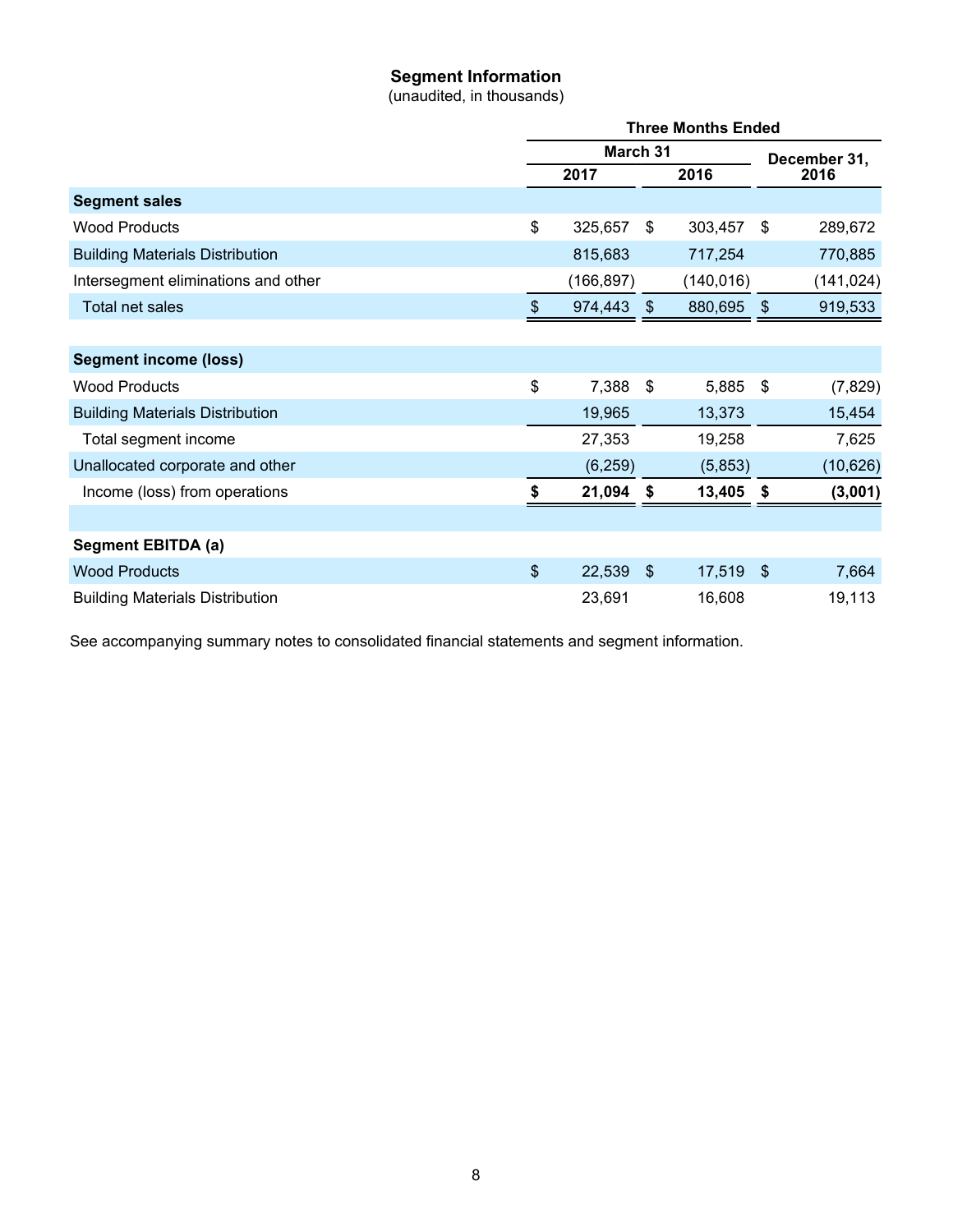## **Boise Cascade Company Consolidated Balance Sheets**

(unaudited, in thousands)

|                                               | March 31,<br>2017 |           |                           | December 31,<br>2016 |
|-----------------------------------------------|-------------------|-----------|---------------------------|----------------------|
| <b>ASSETS</b>                                 |                   |           |                           |                      |
|                                               |                   |           |                           |                      |
| <b>Current</b>                                |                   |           |                           |                      |
| Cash and cash equivalents                     | \$                | 43,569    | $\boldsymbol{\mathsf{S}}$ | 103,978              |
| <b>Receivables</b>                            |                   |           |                           |                      |
| Trade, less allowances of \$1,435 and \$1,459 |                   | 292,541   |                           | 199,191              |
| <b>Related parties</b>                        |                   | 434       |                           | 506                  |
| Other                                         |                   | 11,936    |                           | 10,952               |
| Inventories                                   |                   | 482,366   |                           | 433,451              |
| Prepaid expenses and other                    |                   | 8,908     |                           | 12,381               |
| <b>Total current assets</b>                   |                   | 839,754   |                           | 760,459              |
|                                               |                   |           |                           |                      |
| Property and equipment, net                   |                   | 561,348   |                           | 568,702              |
| Timber deposits                               |                   | 17,739    |                           | 14,901               |
| Goodwill                                      |                   | 55,433    |                           | 55,433               |
| Intangible assets, net                        |                   | 15,373    |                           | 15,547               |
| Deferred income taxes                         |                   | 8,739     |                           | 8,840                |
| Other assets                                  |                   | 14,982    |                           | 15,315               |
| <b>Total assets</b>                           | \$                | 1,513,368 | \$                        | 1,439,197            |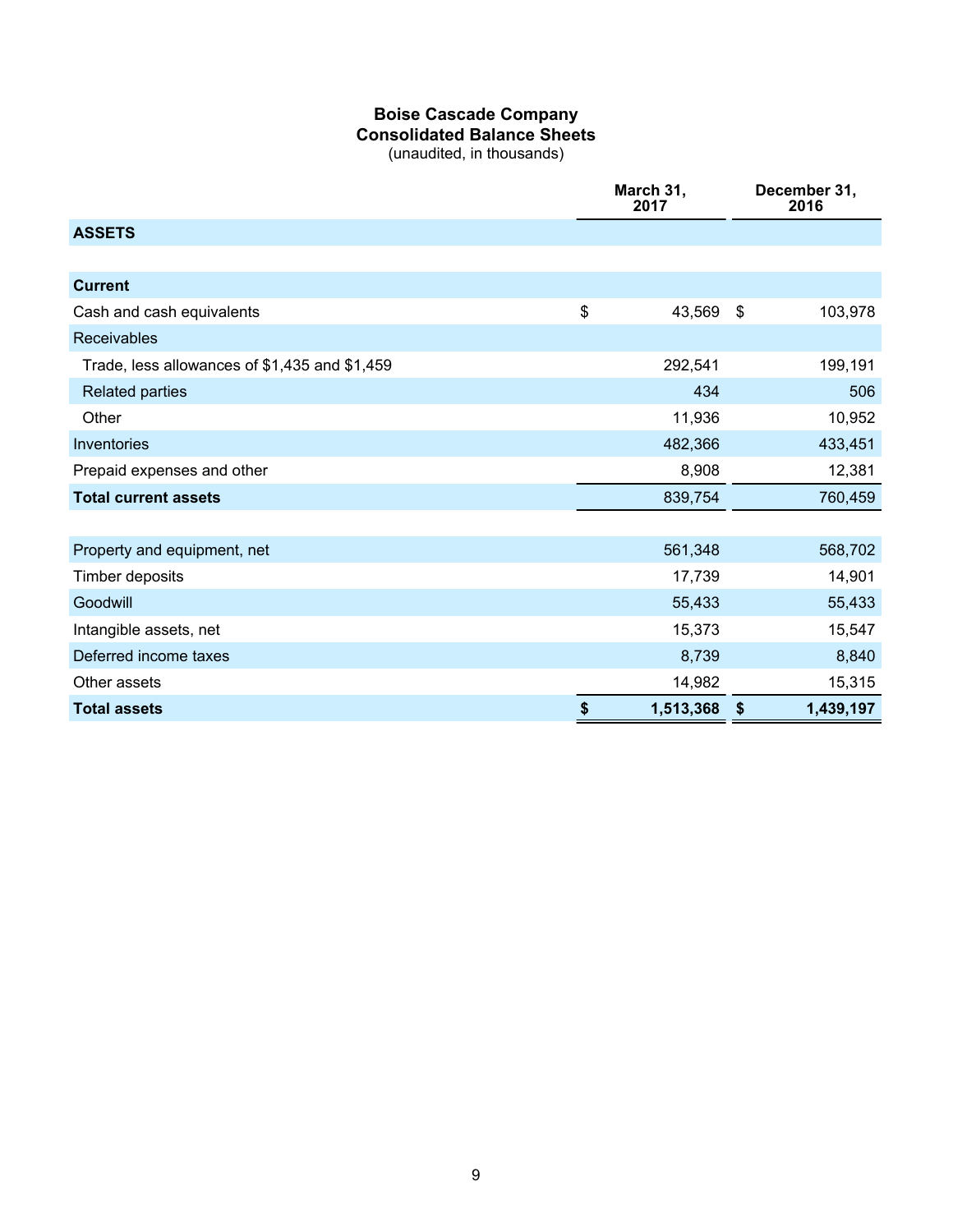## **Boise Cascade Company Consolidated Balance Sheets (continued)**

(unaudited, in thousands, except per-share data)

|                                                                                                                       | March 31,<br>2017 |            |               | December 31,<br>2016 |
|-----------------------------------------------------------------------------------------------------------------------|-------------------|------------|---------------|----------------------|
| <b>LIABILITIES AND STOCKHOLDERS' EQUITY</b>                                                                           |                   |            |               |                      |
|                                                                                                                       |                   |            |               |                      |
| <b>Current</b>                                                                                                        |                   |            |               |                      |
| Accounts payable                                                                                                      |                   |            |               |                      |
| Trade                                                                                                                 | $\$\$             | 284,945    | $\sqrt[6]{3}$ | 194,010              |
| <b>Related parties</b>                                                                                                |                   | 1,515      |               | 1,903                |
| <b>Accrued liabilities</b>                                                                                            |                   |            |               |                      |
| Compensation and benefits                                                                                             |                   | 45,552     |               | 67,752               |
| Interest payable                                                                                                      |                   | 1,907      |               | 6,860                |
| Other                                                                                                                 |                   | 40,971     |               | 42,339               |
| <b>Total current liabilities</b>                                                                                      |                   | 374,890    |               | 312,864              |
|                                                                                                                       |                   |            |               |                      |
| <b>Debt</b>                                                                                                           |                   |            |               |                      |
| Long-term debt                                                                                                        |                   | 437,901    |               | 437,629              |
|                                                                                                                       |                   |            |               |                      |
| <b>Other</b>                                                                                                          |                   |            |               |                      |
| Compensation and benefits                                                                                             |                   | 83,986     |               | 83,164               |
| Deferred income taxes                                                                                                 |                   | 7,606      |               | 6,339                |
| Other long-term liabilities                                                                                           |                   | 19,535     |               | 19,197               |
|                                                                                                                       |                   | 111,127    |               | 108,700              |
|                                                                                                                       |                   |            |               |                      |
| <b>Commitments and contingent liabilities</b>                                                                         |                   |            |               |                      |
|                                                                                                                       |                   |            |               |                      |
| <b>Stockholders' equity</b>                                                                                           |                   |            |               |                      |
| Preferred stock, \$0.01 par value per share; 50,000 shares authorized,<br>no shares issued and outstanding            |                   |            |               |                      |
| Common stock, \$0.01 par value per share; 300,000 shares authorized,<br>43,703 and 43,520 shares issued, respectively |                   | 437        |               | 435                  |
| Treasury Stock, 5,167 shares at cost                                                                                  |                   | (133, 979) |               | (133, 979)           |
| Additional paid-in capital                                                                                            |                   | 514,695    |               | 515,410              |
| Accumulated other comprehensive loss                                                                                  |                   | (82, 769)  |               | (83, 012)            |
| Retained earnings                                                                                                     |                   | 291,066    |               | 281,150              |
| <b>Total stockholders' equity</b>                                                                                     |                   | 589,450    |               | 580,004              |
| Total liabilities and stockholders' equity                                                                            | \$                | 1,513,368  | \$            | 1,439,197            |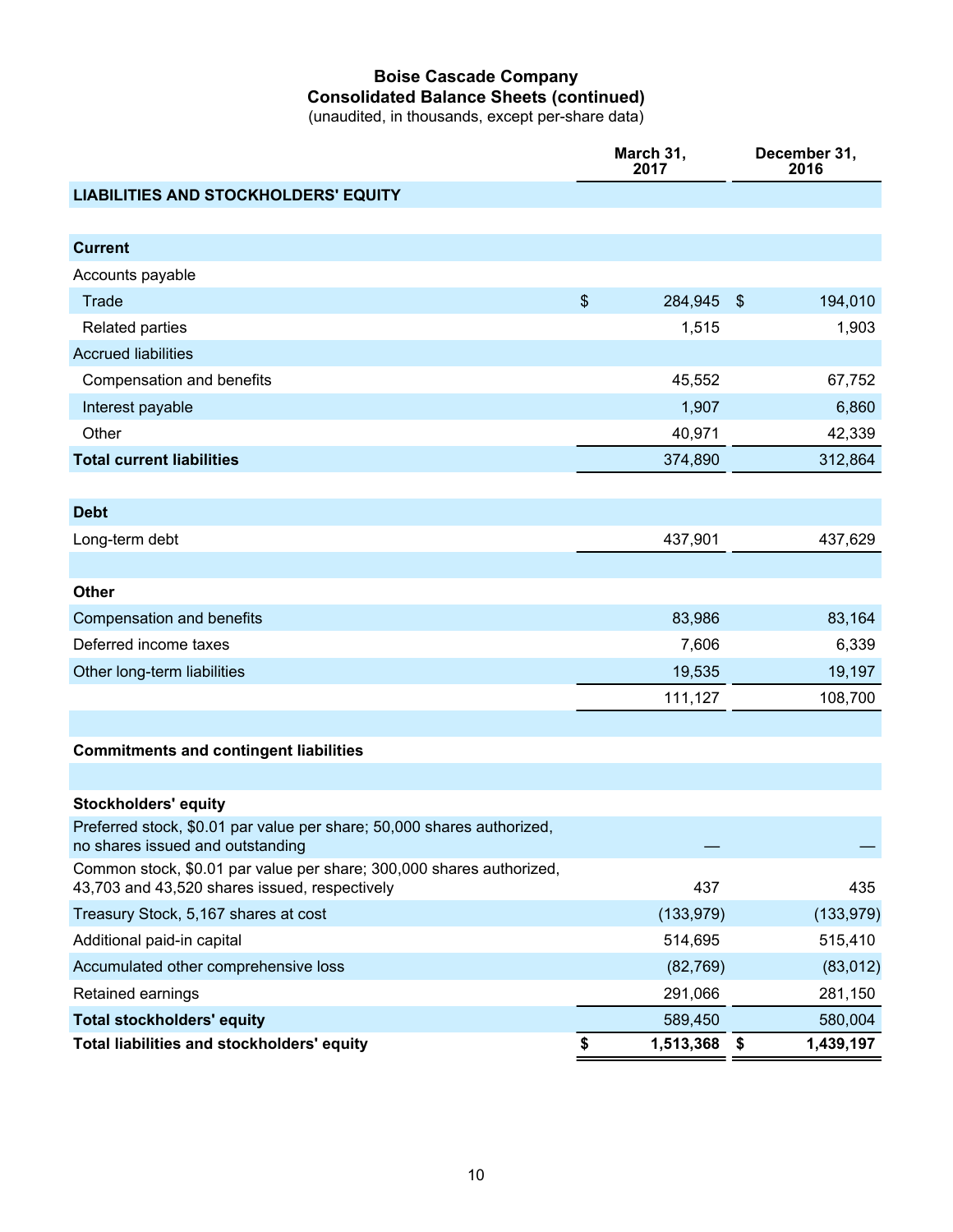## **Boise Cascade Company Consolidated Statements of Cash Flows**

(unaudited, in thousands)

|                                                                                | <b>Three Months Ended</b> |           |            |            |  |  |
|--------------------------------------------------------------------------------|---------------------------|-----------|------------|------------|--|--|
|                                                                                |                           |           |            |            |  |  |
|                                                                                |                           | 2017      |            | 2016       |  |  |
| Cash provided by (used for) operations                                         |                           |           |            |            |  |  |
| Net income                                                                     | \$                        | 10,020    | \$         | 4,950      |  |  |
| Items in net income not using (providing) cash                                 |                           |           |            |            |  |  |
| Depreciation and amortization, including deferred financing costs<br>and other |                           | 19,825    |            | 15,665     |  |  |
| Stock-based compensation                                                       |                           | 2,002     |            | 1,693      |  |  |
| Pension expense                                                                |                           | 332       |            | 739        |  |  |
| Deferred income taxes                                                          |                           | 1,282     |            | 1,449      |  |  |
| Change in fair value of interest rate swaps                                    |                           | (295)     |            | 69         |  |  |
| Other                                                                          |                           | (16)      |            | (114)      |  |  |
| Decrease (increase) in working capital, net of acquisitions                    |                           |           |            |            |  |  |
| Receivables                                                                    |                           | (90, 512) |            | (78, 308)  |  |  |
| Inventories                                                                    |                           | (48, 915) |            | (38, 366)  |  |  |
| Prepaid expenses and other                                                     |                           | (1,876)   |            | (2, 258)   |  |  |
| Accounts payable and accrued liabilities                                       |                           | 65,943    |            | 85,782     |  |  |
| Pension contributions                                                          |                           | (630)     |            | (2,340)    |  |  |
| Income taxes payable                                                           |                           | 3,358     |            | 10,732     |  |  |
| Other                                                                          |                           | (1,604)   |            | 1,488      |  |  |
| Net cash provided by (used for) operations                                     |                           | (41,086)  |            | 1,181      |  |  |
| Cash provided by (used for) investment                                         |                           |           |            |            |  |  |
| Expenditures for property and equipment                                        |                           | (17,002)  |            | (15, 461)  |  |  |
| Acquisitions of businesses and facilities                                      |                           |           |            | (215,603)  |  |  |
| Proceeds from sales of assets and other                                        |                           | 652       |            | 144        |  |  |
| Net cash used for investment                                                   |                           | (16, 350) |            | (230, 920) |  |  |
| Cash provided by (used for) financing                                          |                           |           |            |            |  |  |
| Borrowings of long-term debt, including revolving credit facility              |                           | 149,600   |            | 130,000    |  |  |
| Payments on long-term debt, including revolving credit facility                |                           | (149,600) |            |            |  |  |
| Treasury stock purchased                                                       |                           |           |            | (2,632)    |  |  |
| Financing costs                                                                |                           | (25)      |            | (493)      |  |  |
| Tax withholding payments on stock-based awards                                 |                           | (2,884)   |            | (383)      |  |  |
| Other                                                                          |                           | (64)      |            | (62)       |  |  |
| Net cash provided by (used for) financing                                      |                           | (2,973)   |            | 126,430    |  |  |
| Net decrease in cash and cash equivalents                                      |                           | (60, 409) |            | (103, 309) |  |  |
| Balance at beginning of the period                                             |                           | 103,978   |            | 184,496    |  |  |
| Balance at end of the period                                                   | $\boldsymbol{\$}$         | 43,569    | $\sqrt{3}$ | 81,187     |  |  |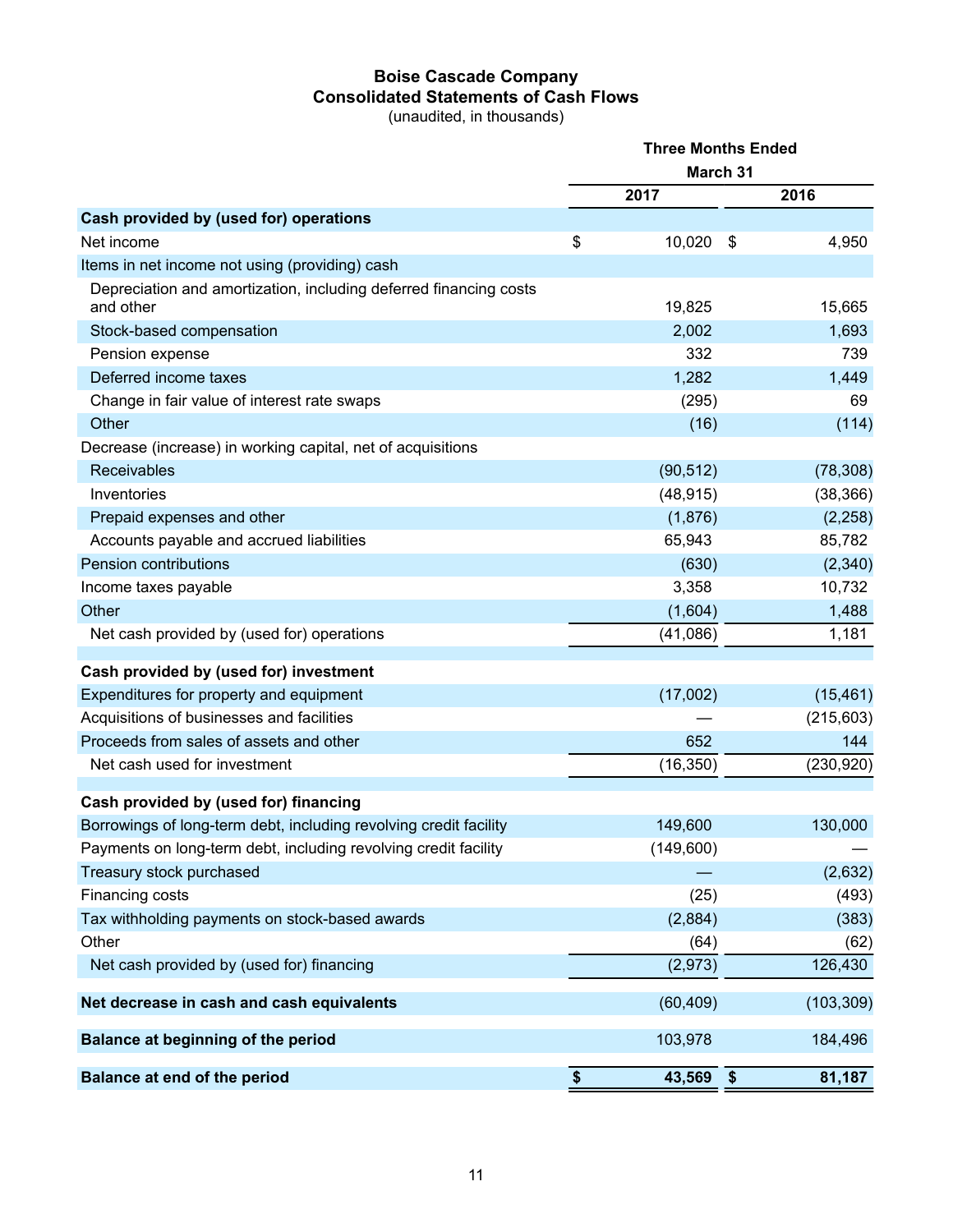#### **Summary Notes to Consolidated Financial Statements and Segment Information**

The Consolidated Statements of Operations, Segment Statements of Operations, Consolidated Balance Sheets, Consolidated Statements of Cash Flows, and Segment Information presented herein do not include the notes accompanying the Company's Consolidated Financial Statements and should be read in conjunction with the Company's 2016 Form 10-K and the Company's other filings with the Securities and Exchange Commission. Net income for all periods presented involved estimates and accruals.

(a) EBITDA represents income before interest (interest expense and interest income), income taxes, and depreciation and amortization. Additionally, we disclose Adjusted EBITDA, which further adjusts EBITDA to exclude the change in fair value of interest rate swaps and loss on extinguishment of debt. The following table reconciles net income to EBITDA and Adjusted EBITDA for the three months ended March 31, 2017 and 2016, and December 31, 2016:

|                                             |               | <b>Three Months Ended</b> |      |                           |              |           |  |  |  |
|---------------------------------------------|---------------|---------------------------|------|---------------------------|--------------|-----------|--|--|--|
|                                             |               | March 31                  |      |                           | December 31, |           |  |  |  |
|                                             |               | 2017                      |      | 2016                      |              | 2016      |  |  |  |
|                                             |               |                           |      | (unaudited, in thousands) |              |           |  |  |  |
| Net income                                  | $\frac{1}{2}$ | 10,020                    | - \$ | 4,950                     | - \$         | 4,095     |  |  |  |
| Interest expense                            |               | 6,364                     |      | 5,802                     |              | 7,328     |  |  |  |
| Interest income                             |               | (33)                      |      | (149)                     |              | (154)     |  |  |  |
| Income tax provision (benefit)              |               | 5,066                     |      | 2,931                     |              | (14, 141) |  |  |  |
| Depreciation and amortization               |               | 19,344                    |      | 15,238                    |              | 19,598    |  |  |  |
| <b>EBITDA</b>                               |               | 40,761                    |      | 28,772                    |              | 16,726    |  |  |  |
| Change in fair value of interest rate swaps |               | (295)                     |      | 69                        |              | (4, 975)  |  |  |  |
| Loss on extinguishment of debt              |               |                           |      |                           |              | 4,779     |  |  |  |
| <b>Adjusted EBITDA</b>                      | \$            | 40,466                    | \$   | 28,841                    | -S           | 16,530    |  |  |  |